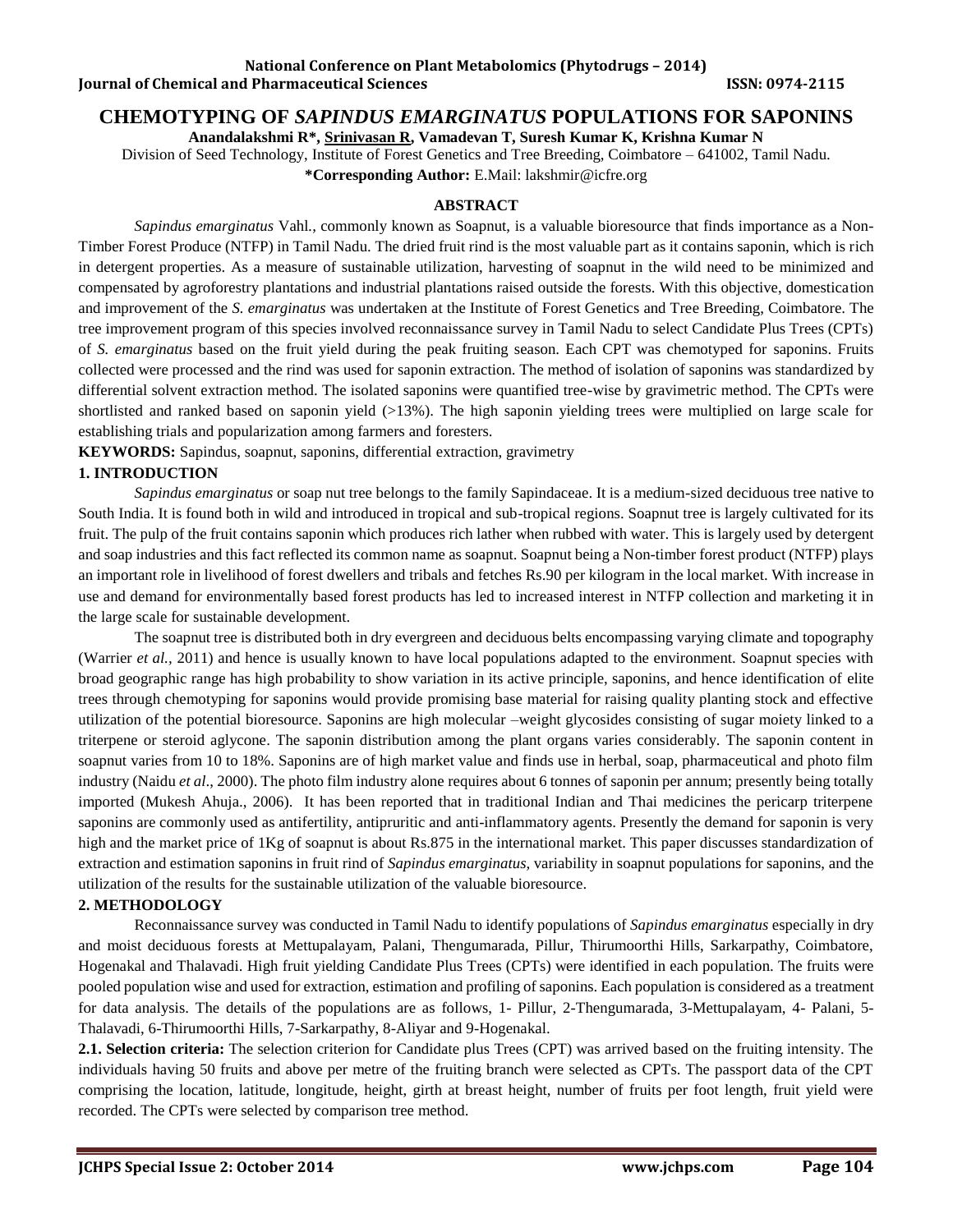### **National Conference on Plant Metabolomics (Phytodrugs – 2014) Journal of Chemical and Pharmaceutical Sciences ISSN: 0974-2115**

**2.2. Saponin extraction and estimation:** The mature fruits were collected and the rind was separated from the soap nuts (Fig 2). The rind was air dried at room temperature and powdered .Saponin was determined using the method of Birk *et al.* (1963) as modified by Hudson and El-Difrawi (1979). 1g of the ground sample was refluxed with 20ml of 20 % ethanol for 12 h at 55°C. The solution was then filtered using Whatman No.1 filter paper and the residue was re-extracted with 20 ml 20% aqueous ethanol repeatedly until it gave a pale colour solution. Then combined extract was concentrated to 20 ml and washed twice with 20 ml diethyl ether in a separating funnel by shaking vigorously. The aqueous layer was recovered and ether layer was discarded. The pH of the aqueous solution was adjusted to 4.5 by adding NaOH/HCl, and the solution was shaken with 20 ml n-butanol twice. The combined n-butanol extracts were washed twice with 5 ml of 5% aqueous NaCl and evaporated to dryness in a fume cupboard to give a crude saponin which was weighed. The total saponins was determined by gravimetric method and expressed in percentage.

Saponin%  $=$  Final weight of the residue (g)  $x100$ Weight of the sample taken (g)

**2.3. Ranking of CPTs based on saponin content:** Based on the saponin yield from each CPT, the trees were ranked. The threshold limit for ranking the trees was saponin content of 13% and above. Seeds from these shortlisted high saponin yielding trees were used for germination and the seedlings were tested for germination percentage and seedling vigour.

**2.4. Germination test:** Germination test was conducted on sand medium in the nursery  $(32 \pm 2^{\circ}C; RH: 65 \pm 2\%)$  (ISTA, 1999). The test was carried out with 4 replications of 50 seeds each. Seeds were sown after removal of the rind or pericarp. The germination count was taken till 30 days since the day of first emergence. The germinated seedlings were transplanted to polybags filled with sand, red earth and farm yard manure in the ratio 1:2:1 after 45 days of germination. The seedlings in polybags were hardened for minimum period of 12 months before field planting.

**2.5. Seedling Vigour Index:** The vigour index was computed as per the method suggested by Abdul Baki and Anderson (1973) based on seedling height and germination percentage.

**2.6. Statistical analysis:** The tests were conducted in Completely Randomized Design. The effect of population on germination, seedling vigour and saponin content were analysed by one way ANOVA at 5% level of significance using GENSTAT 5.0 software.

**2.7. Establishment of field trials:** The seedlings were hardened and outplanted as field trials in three locations namely, Gudalur near Chennai, Kurumbapatti near Salem and Neyveli. The growth perfrmance of the trials are being monitored. The best performing CPTs are recommended as source for raising plantations.

# **3. RESULTS AND DISCUSSION:**

Saponin a widely distributed compound in the pericarp of the soapnut was estimated gravimetrically for all the individual trees selected from nine different populations. Statistically significant variability was found to prevail in saponin content across populations at 5% level of confidence (Table 1). The saponin content in the pericarp of sopanut was found to range from 10.44 to 20.33 % within the nine populations studied. The population mean for saponins was determined to be 13.32%. Location- wise Sarkarpathy holds the highest saponin percentage of (20.33%) followed by Thalavadi (16.60%), Thengumarada (14.95%) and Palani (13.09%) which are above total average saponin percentage of the selected CPTs. Whereas, as, the populations such as Mettupalayam (12.69%), Pillur (12.67%) Hogenakal (12.20%), Aliyar (11.70%) and Thirumoorthi hills(10.44%) scored total average saponin percentage. The reasons for variations in the saponins could be attributed due to both genetic influence and environmental interactions. In similar studies, variations in chemical composition of neem seeds from different agro-climatic zones of Gujarat has been documented by Gupta *et al.* (1998).

Kaushik and Vir (2000) in a study for the selection of neem trees based on their biochemical composition, observed significant variability in individual fatty acids in 60 seed samples of neem collected from different provenances of Rajasthan. Reports on biochemical variation in other species include variation in free proline content in provenances of *Acacia nilotica* (Bagchi and Singh, 1994), terpenes in *Picea pungens* (Hanover, 1974), proline content and Superoxide dismutase activity among provenances of *Casuarina equisetifolia* (Reddy *et al.,* 2001).

Studies on oil content in *Jatropha curcas* by Anandalakshmi *et al.* (2009) showed variation from location to location in the range of 32.39% to 24.80% oil. Owing to large variations in *Jatropha curcas* for oil content, FAO (2010) recommended testing over time and in different locations to determine the relative influence of genetic and environmental factors. In the present study, based on the results obtained, the CPTs scoring 13% and above for saponin content were shortlisted for mass multiplication and multilocation trials. Therefore this study reveals that saponin rich sources namely, Sarkarpathy, Thalavadi, Thengumarada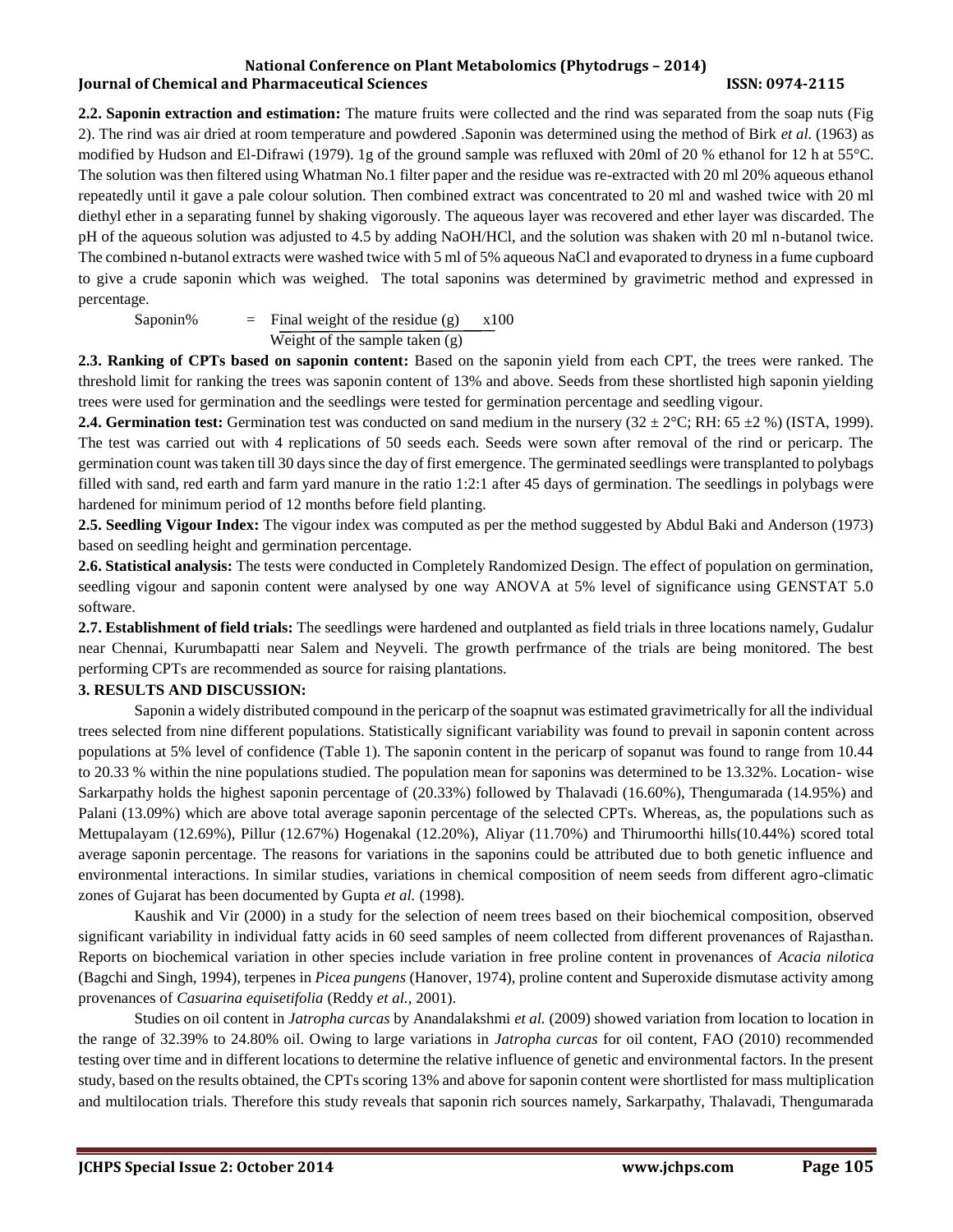### **National Conference on Plant Metabolomics (Phytodrugs – 2014) Iournal of Chemical and Pharmaceutical Sciences ISSN: 0974-2115**

and Palani are ideal sources for mass multiplication (Fig 1). From multilocation field trials further information on site-specific CPTs and stable CPTs could be generated and this would strengthen the improvement of soapnut and its popularization.

| emarginatus               |                      |                              |           |
|---------------------------|----------------------|------------------------------|-----------|
| Population                | <b>Germination %</b> | <b>Seedling Vigour Index</b> | Saponin % |
| Pillur                    | 53.8                 | 1217                         | 12.67     |
| Thengumarada              | 59.8                 | 1309                         | 14.95     |
| <b>Mettupalayam</b>       | 61.7                 | 962                          | 12.69     |
| Palani                    | 54.4                 | 1313                         | 13.09     |
| Thalavadi                 | 31.2                 | 756                          | 16.60     |
| <b>Thirumoorthi hills</b> | 47.3                 | 453                          | 10.44     |
| <b>Sarkarpathy</b>        | 61.0                 | 783                          | 20.33     |
| <b>Aliyar</b>             | 50.3                 | 399                          | 11.70     |
| Hogenakal                 | 58.0                 | 364                          | 12.20     |
| S.e.d.                    | 12.18                | 297.9                        | 1.923     |
| L.S.D.                    | 24.23                | 592.7                        | 3.825     |
| <b>Grand mean</b>         | 55.4                 | 1000                         | 13.32     |

**Table 1. Effect of populations on germination percentage, seedling vigour index and saponin percentage in** *S.* 

The study revealed no significant variations for germination percentage across the nine populations, while the seedling vigour index was strongly influenced by *S. emarginatus* population. The mean germination percentage and seedling vigour index across populations was found to be 55.4% and 1000 respectively. From the germination result it could be inferred that seed viability staus in *S. emarginatus* does not vary for populations that come from different agroclimatic zones and hence location specific pretreatments to enhance germination capacity is not necessary as in the case of teak seeds. However it is found that the potential of the soapnut seed to produce superior quality planting stock which is indicated by seedling vigour index, is governed by the source or population. In depth studies including Path analysis studies could deduce the genetic and environmental influence of population on these parameters.





**Fig.2 Fruits and dried rinds of** *S. emarginatus*